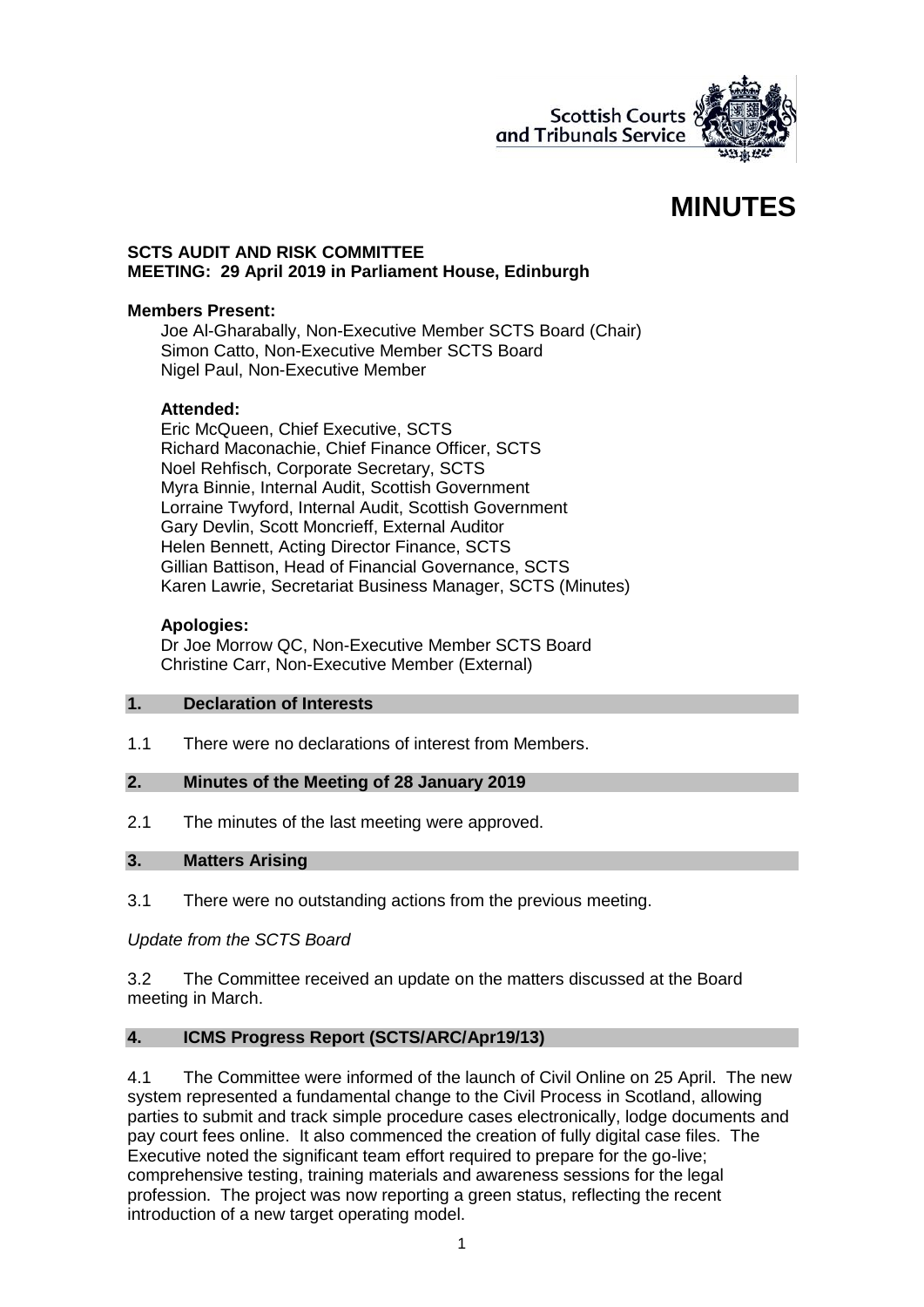4.2 Members were pleased to note the launch and confirmation that cases had already been submitted through Civil Online. The independent technical assurance golive review completed by the Scottish Government was discussed. The review had covered test plans and results, assessed the robustness of governance arrangements, business readiness and technical plans for implementation. The Review had recommended a "GO" for the launch on 25 April, with recommendations for future improvement. The Committee welcomed the review and suggested that the Executive should build on its findings by monitoring usage and benefits realisation.

4.3 The Internal Audit report on ICMS/Civil Online provided limited assurance, whilst noting that a number of improvement actions were in the process of being implemented. The report and recommendations were discussed and the contents noted.

4.4 Members stressed the importance of ensuring that agreement was reached between Internal Audit and the Executive in relation to recommendations and the actions to be taken in response to then in future audit reports. This would allow the Committee to review both the findings of the independent assurance and the proposed actions that would be taken as a result.

4.5 A workshop session involving the Committee Chair, Internal and External Audit and Audit Scotland would be hosted by the Executive in June to review the development and delivery of the ICMS project from its inception to the launch of Civil Online in April 2019 – reviewing the approach taken, the lessons learnt and future areas of development.

# **5. Information Security Update (SCTS/ARC/Apr19/14)**

5.1 Following an Internal Audit review of Information Security Management in 2017, a number of recommended actions remained outstanding. In discussion with Internal Audit; agreement had been reached that the remaining activities would be included in a more overarching and risk driven assessment that would be maintained to improve visibility of the organisation's information risk controls and areas where further action could be taken to improve.

5.2 Members considered an outline of the high level risks and the overarching controls in place to mitigate them. Details of the full controls and policies would be documented and shared with Internal Audit and a progress update on the delivery of actions would be provided to the next Committee meeting.

5.3 The Committee agreed that, provided ICT risks were reflected in either the revised information security assessment or the corporate risk register, there was no need to table the ICT Business Unit Risk Register at future Committee meetings – although it could be made available if requested.

# **6. Internal Audit (SCTS/ARC/Apr19/15 + 16)**

6.1 Internal Audit presented their Annual Assurance Report on audit work undertaken in 2018-19. This provided Reasonable Assurance on risk management, control and governance arrangements. Three of the four reviews in the 2018-19 plan were complete whilst the final report, Procurement Review, indicated an interim reasonable assurance and was anticipated to be finalised in May.

6.2 Internal Audit recorded their thanks to SCTS Officials and the Committee for their work and assistance during the last year.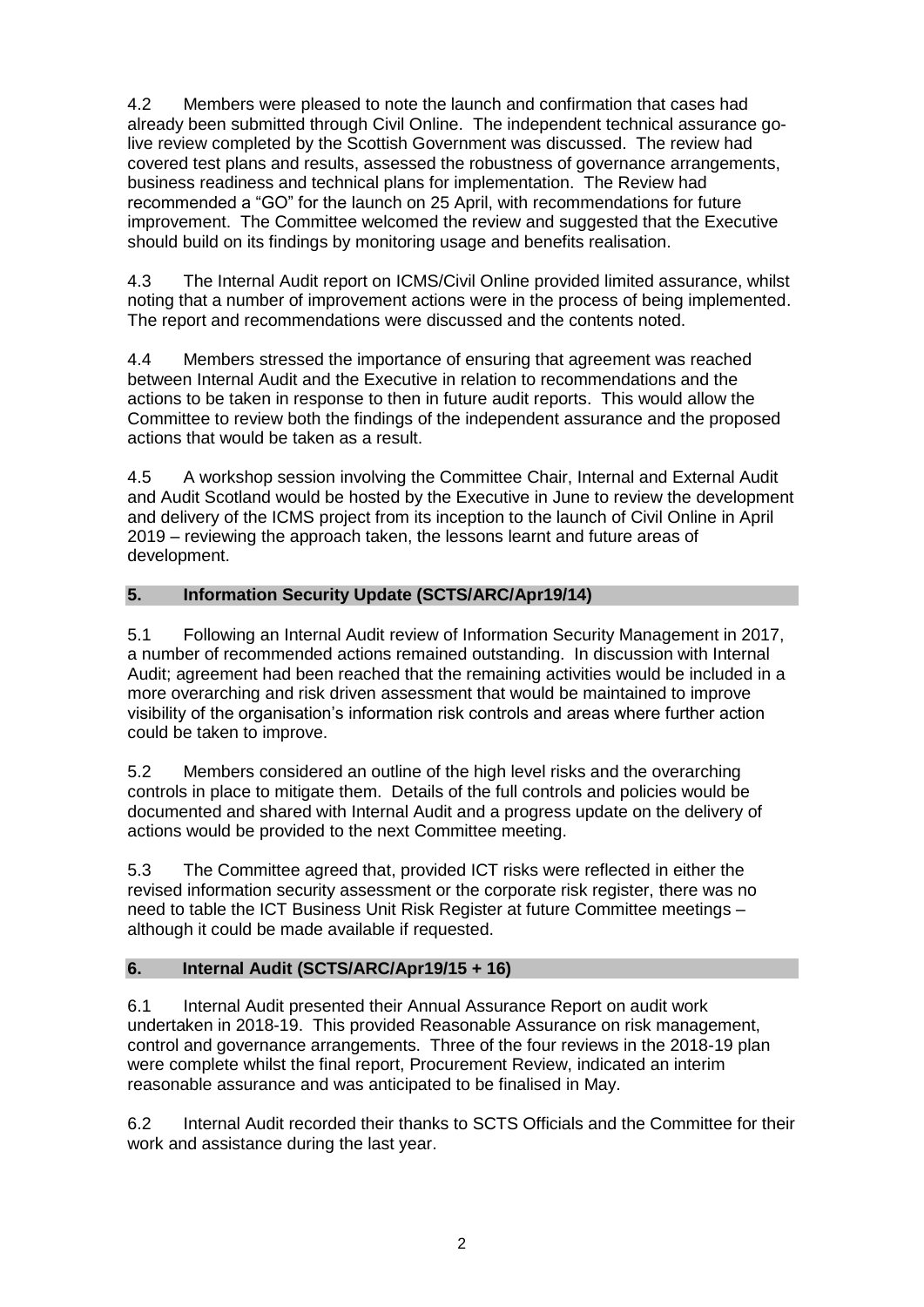# *Progress Report*

6.3 The Committee considered a summary of Internal Audit activities across SCTS and an update on the progress made in delivering the Internal Audit Plan since the last meeting.

6.4 Fieldwork for the 2018-19 Programme had concluded with the draft of the final audit report due to be finalised in May. Key planning meetings for the first scheduled review of the 2019-20 Audit Plan had taken place. It was agreed that consideration would be given to the Internal Audit Plan at the next meeting to ensure that the planned reviews continued to capture the key risks facing SCTS at that time.

6.5 The Committee recorded their thanks to Myra Binnie for her role in completing the Internal Audit Reviews in recent years, as she was moving to a new position.

# **7. External Audit**

7.1 External Audit reported that preparatory work for the audit of the financial accounts showed no material findings that required reporting and indicated good financial controls were in place. As a result key financial systems had been found to be adequate. Initial work would be completed and submitted to the next meeting.

# **8. Draft Annual Report to the SCTS Board (SCTS/ARC/Apr19/17)**

8.1 Members reviewed and approved the outline of their draft annual report to the SCTS Board. Minor amendments were noted for inclusion in the finalised version.

8.2 The Annual Report would be updated as audit work was completed and a draft final version submitted to the next meeting for formal approval. The final report would be submitted to the August meeting of the SCTS Board.

# **9. Corporate Risk Register (SCTS/ARC/Apr19/18)**

9.1 The Committee reflected on the recent joint Board and Committee Risk Workshop held in February. This allowed all Board and Committee members to meet together, review the corporate risk registers and consider the major risks facing the organisation over the coming twelve months. It was noted that members of the two other main Board Committees (Estates and People) had particularly welcomed being involved in the workshop and had benefitted from learning more about the overarching risk picture facing SCTS and the work of each Committee. It was agreed that the workshop should continue – and that it should be developed to ensure that all those involved gain the maximum benefit from it.

9.2 Following the workshop the Corporate Risk Register had been revised to reflect the issues discussed. The Committee reviewed the revised corporate risk register and approved the changes and updates that had been made as a result of the workshop.

# **10. Any Other Business**

10.1 None.

# **11. Papers for Scrutiny/Exception Reporting Only**

- 11.1 The following papers had been circulated for scrutiny:
	- Action Tracker
	- Data Incidents Report
	- Fraud, Theft and Losses Report
	- ICT Risk Register
	- Core Work Plan